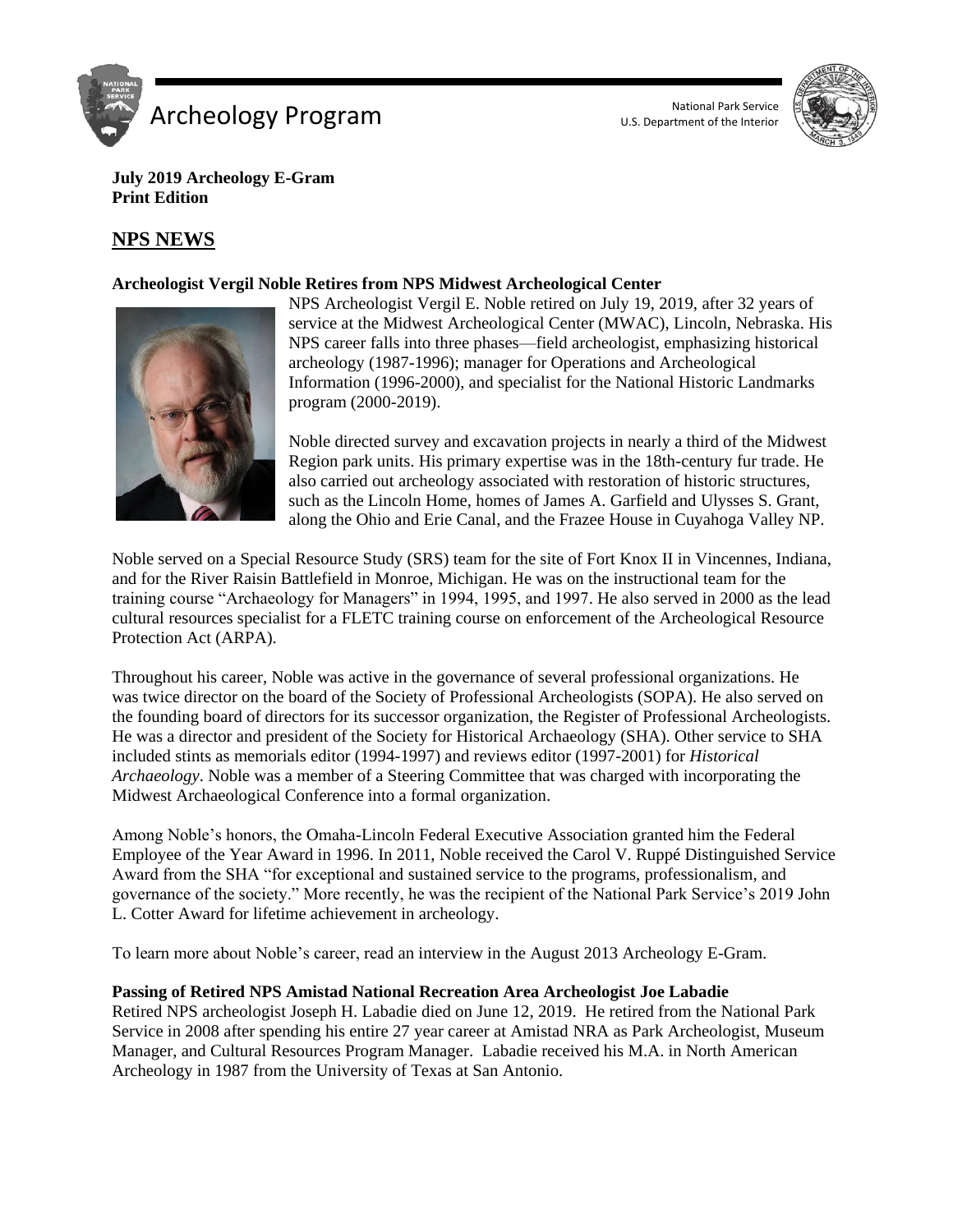Labadie coordinated the cataloging of the park's archeological museum collection of close to one million artifacts, and the volunteer program he built has logged more than 20,000 hours of volunteer service devoted to archeological field work and museum management programs, receiving Take Pride in America awards in 1988 and 1994. Among these many volunteers were dozens of graduate and undergraduate student interns whom Joe mentored, many of whom have gone on to successful careers in archeology, museums, and related fields. In 1999, he was awarded the John L. Cotter Award for excellence in NPS archeology programs.

Labadie authored numerous publications on cultural resource and heritage management subjects, including prehistoric and historic archeology, Native American pictographs, Spanish colonial missions, the 1836 Battle of the Alamo, 19th century U.S. military history, and the transcontinental railroad system. He was also a former Chairman of the Val Southwest Texas Junior College in Del Rio, Texas, for over 10 years.

## *by Jack Johnson, Amistad NRA Archeologist*

## **Pipestone National Monument Conducts Post-Controlled Burn Archeology Project**



Pipestone NM Cultural Resources Program Manager Anne Dowd led a team of archeologists who completed fieldwork for a surface survey of part of the park following a controlled burn. The park partnered with the Otoe-Missouria Tribe to document red Sioux argillite (pipestone) quarrying, groundstone production, and camping or habitation activities. Pipestone NM is in its entirety a National Register of Historic Places-eligible archeological site occupied from 5,000 years ago to the present day.

From left to right: Anne Dowd, Emily Caselman, Vernon

Haragara, David Mather, and Michael Sletto (NPS Photo)

## **ICOMOS Releases Report to Increase Engagement of Cultural Heritage in Climate Action**

ICOMOS has released a new report entitled *The Future of Our Pasts: Engaging Cultural Heritage in Climate Action.* The report incorporates information and inspiration from the NPS *Cultural Resources Climate Change Strategy*. The overall NPS approach of aligning cultural resource actions to all areas of climate change response (science, adaptation, mitigation, communication in the NPS Strategy) underlies this report's goal to align global cultural heritage practice to the goals of the Paris Agreement.

*by Natalie Barber*

The report was prepared under the scientific leadership of ICOMOS's Climate Change and Heritage Working Group. Twenty-eight authors from 19 countries prepared the report to further the mobilization of the cultural heritage community to help meet the challenge of climate change. The report highlights ways that core considerations of cultural heritage intersect with the ambitions of the Paris Agreement. Cultural heritage supports climate adaptation in a variety of ways, including learning from past social adaptability to environmental change and leveraging pride of place and social values to guide contemporary resilience planning.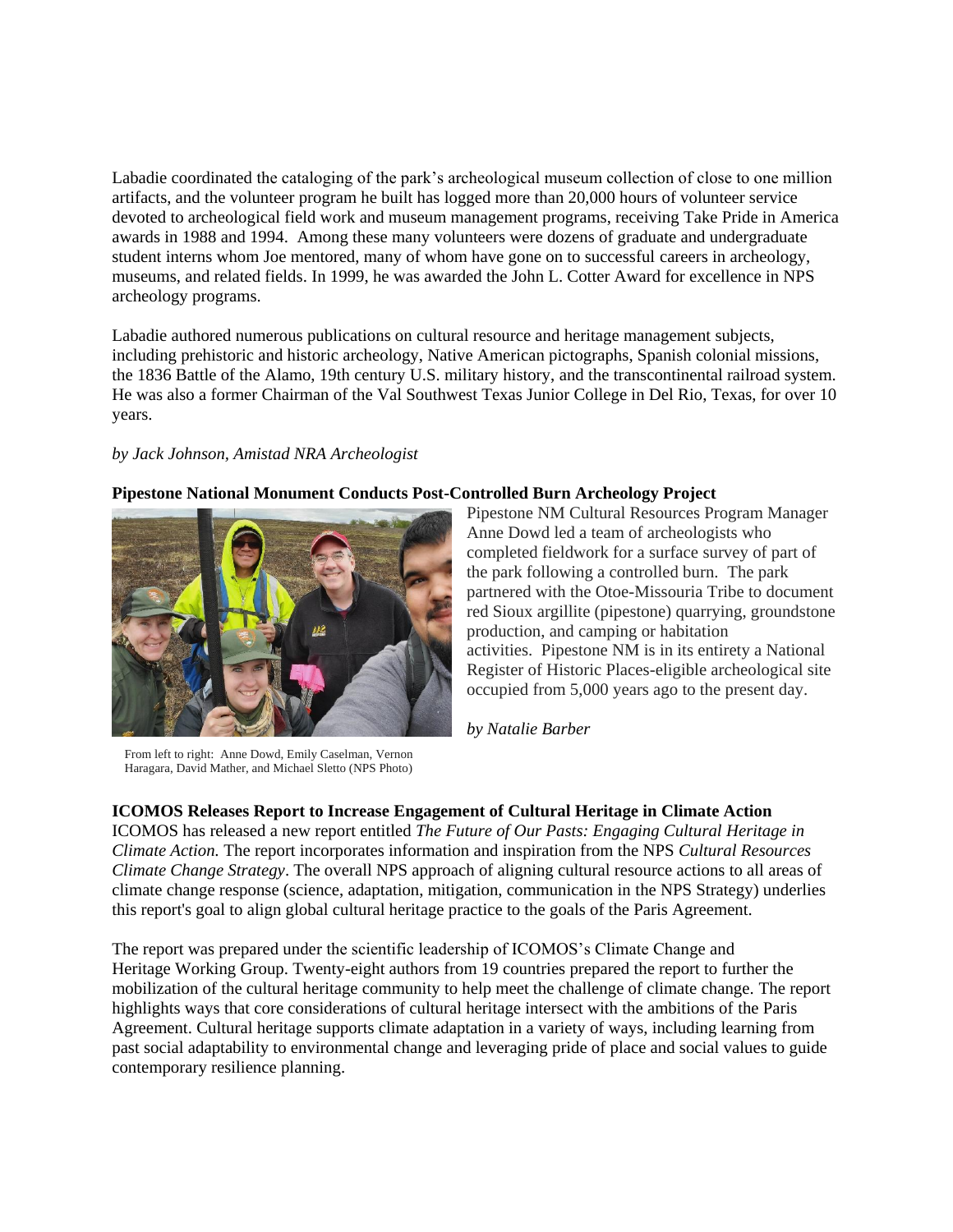Climate change is already impacting communities and heritage globally, and these trends are rapidly worsening. The report provides a framework for systematically cataloguing the impacts of climate change drivers on six main categories of cultural heritage, including archeological sites, in order to evaluate and manage climate risks to cultural heritage and the positive role cultural heritage can play as a source of resilience. The report concludes that how we conceive of heritage and how we manage it will require updating. New, multi-disciplinary approaches will be required in areas such as heritage documentation, disaster risk reduction, vulnerability assessment, conservation, education and training as well as in the ways heritage sites are presented to visitors.



To read the full report, go to www. [https://indd.adobe.com/view/a9a551e3-](https://indd.adobe.com/view/a9a551e3-3b23-4127-99fd-a7a80d91a29e) [3b23-4127-99fd-a7a80d91a29e.](https://indd.adobe.com/view/a9a551e3-3b23-4127-99fd-a7a80d91a29e)

**Contact:** Andrew Potts, ICOMOS Climate Change and Heritage Working Group Coordinator, +1 202 215-0993 [andrew.potts@icomos.org](mailto:andrew.potts@icomos.org)*.*

ICOMOS Climate change working group meeting in March 2019 at ICOMOS headquarters, Charentonle-Pont, France. Marcy Rockman, former NPS Climate Change Adaptation Coordinator for Cultural Resources, center, bottom row. (Photo: ICOMOS).

## **[Integrated Coastal Climate Change Vulnerability Assessment at Colonial National Historical Park](https://sites.google.com/a/nps.gov/insidenps/home/nps-news/integratedcoastalclimatechangevulnerabilityassessmentatcolonialnationalhistoricalpark)**

With Colonial NHP as the pilot, partners from the University of Rhode Island Coastal Resources Center developed and tested a climate change vulnerability assessment approach that considers a subset of climate drivers and potential associated vulnerabilities of natural resources, cultural resources and facilities. The resulting report, *Integrated coastal climate change vulnerability assessment: Colonial National Historical Park*, and a companion methods report, *Method for integrated coastal climate change vulnerability assessment*, are now available. The method is relatively rapid, using best available science, relying on existing data, and capturing expert knowledge. Vulnerability is scored as low, moderate or high, based on exposure to climate drivers and sensitivity of each resource.

Common issues across divisions were identified as a way to look at shared vulnerabilities and opportunities for coordinated planning. Next steps for the park include determining priorities for adaptation actions.

To read the full report, go to [https://irma.nps.gov/DataStore/DownloadFile/627300;](https://irma.nps.gov/DataStore/DownloadFile/627300) and <https://irma.nps.gov/DataStore/DownloadFile/626199>

*by Larry Perez*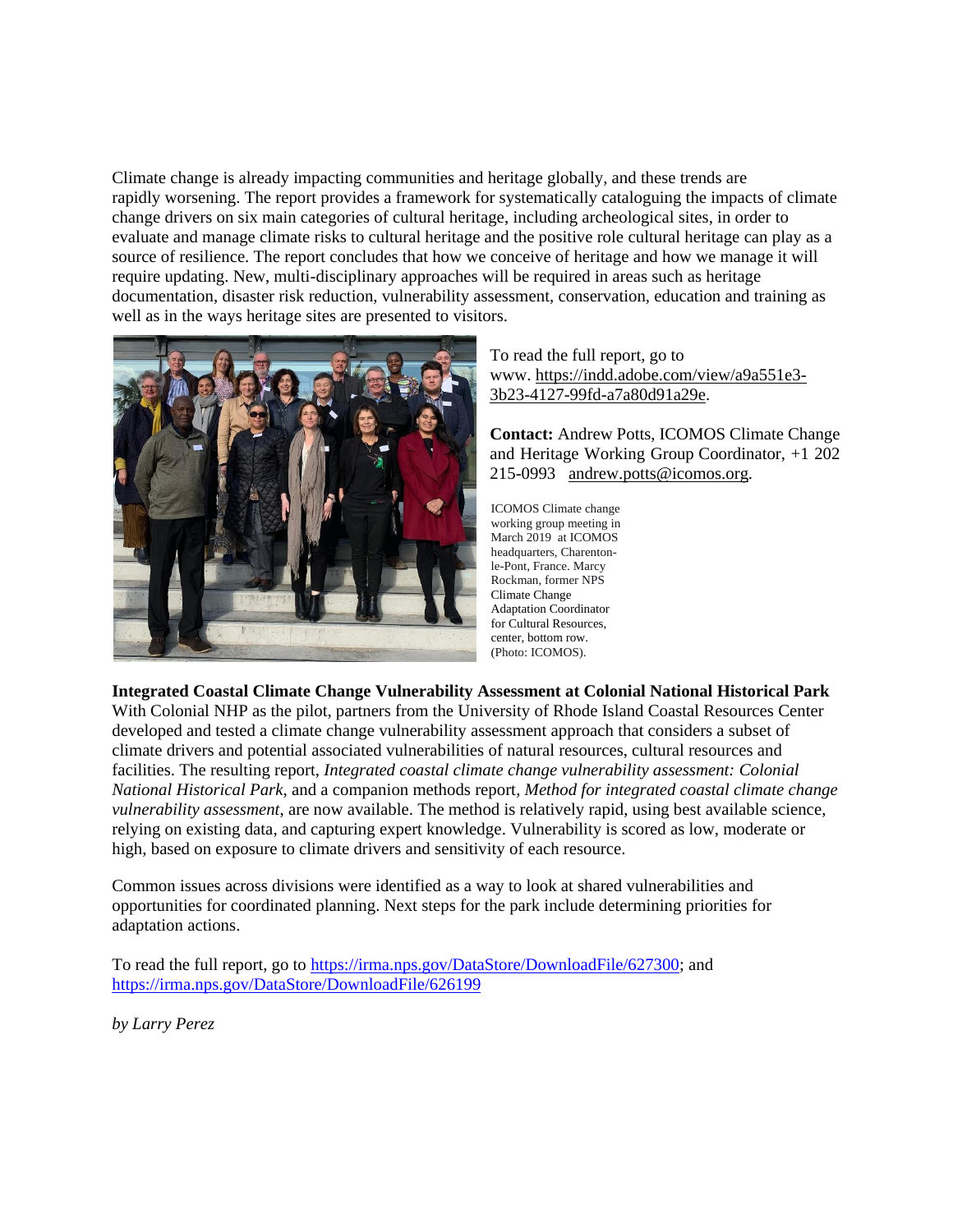# **FEDERAL NEWS**

### **Retired Bureau of Land Management Archeologist Honored**

Gay Kinkade, now retired, served as the BLM Safford archeologist from 1975 to 2003. He was honored with the Special Achievement Award by the Arizona Governor's Archaeology Advisory Committee (GAAC), at the 17th annual Arizona Historic Preservation Conference on June 13, 2019. GAAC Chair Ian Milliken, State Historic Preservation Officer Kathryn Leonard and Governor's Office of Administration and Economic Affairs policy adviser Kaitlin Harrier presented the award.

Kinkade built Safford's cultural resource program from the ground up, including a file system and map atlas and reporting methods. More than 40 years later, the protocols are still in place. He surveyed thousands of acres and documented hundreds of archeological sites. Much of the research in the 1970s to the 1990s was conducted or assisted by Kinkade, or built upon his work.



Photo: Eric Vondy, Arizona SHPO

Kinkade actively monitored sites, conducted Archaeological Resources Protection Act (ARPA) investigations and assisted law enforcement. He was a founding member of the Coronado Chapter of the Arizona Archaeological Society and was instrumental in developing the Safford Region Site Stewards Program. He recruited a dedicated group of volunteers to assist in protecting cultural properties. Kinkade trained site stewards to recognize cultural resources and to document them. They monitored known locations, helped record new sites, catalogued artifacts, and assisted with restoration projects. Two volunteers, Everett Murphy and Lee Dewester, won Governor's Avocational Archaeologist Awards in 2014.

This is the second time that Kinkade's work has been recognized. In 1997, he was named as the Land Manager of the Year by the Arizona State Historic Preservation Officer.

## **Senate Confirms Jorjani as Chair of Advisory Council on Historic Preservation**

The US Senate has voted to confirm Aimee Jorjani as the first full-time chairman of the Advisory Council on Historic Preservation (ACHP). She was nominated by President Trump. Jorjani has 20 years of experience in government and cultural resources including both executive and legislative branches, and the non-profit sector. Jorjani's career began on Capitol Hill working as a legislative aide to Rep. Paul Ryan (WI). She later moved to DOI and had several positions, including serving as the Deputy Secretary's Special Assistant for Historic Preservation and as DOI's first Department-wide Historic Preservation Officer. She has an MA in Historic Preservation from Goucher College.

Jorjani will complete a four-year term that began in January 2017. The full-time chairman position was created through the December 2016 enactment of the NPS Centennial Act, which contained amendments to the National Historic Preservation Act (NHPA) converting the current part-time chairman to a full-time position. When sworn in, Jorjani will succeed Milford Wayne Donaldson of California, who served two terms as ACHP chairman.

## **Ceremonial Shield to be Returned to Acoma Pueblo**

A sacred ceremonial shield will be returned to the Pueblo of Acoma following a settlement agreement filed in U.S. District Court. The settlement orders the EVE Auction House in Paris, France, to release the shield into U.S. custody.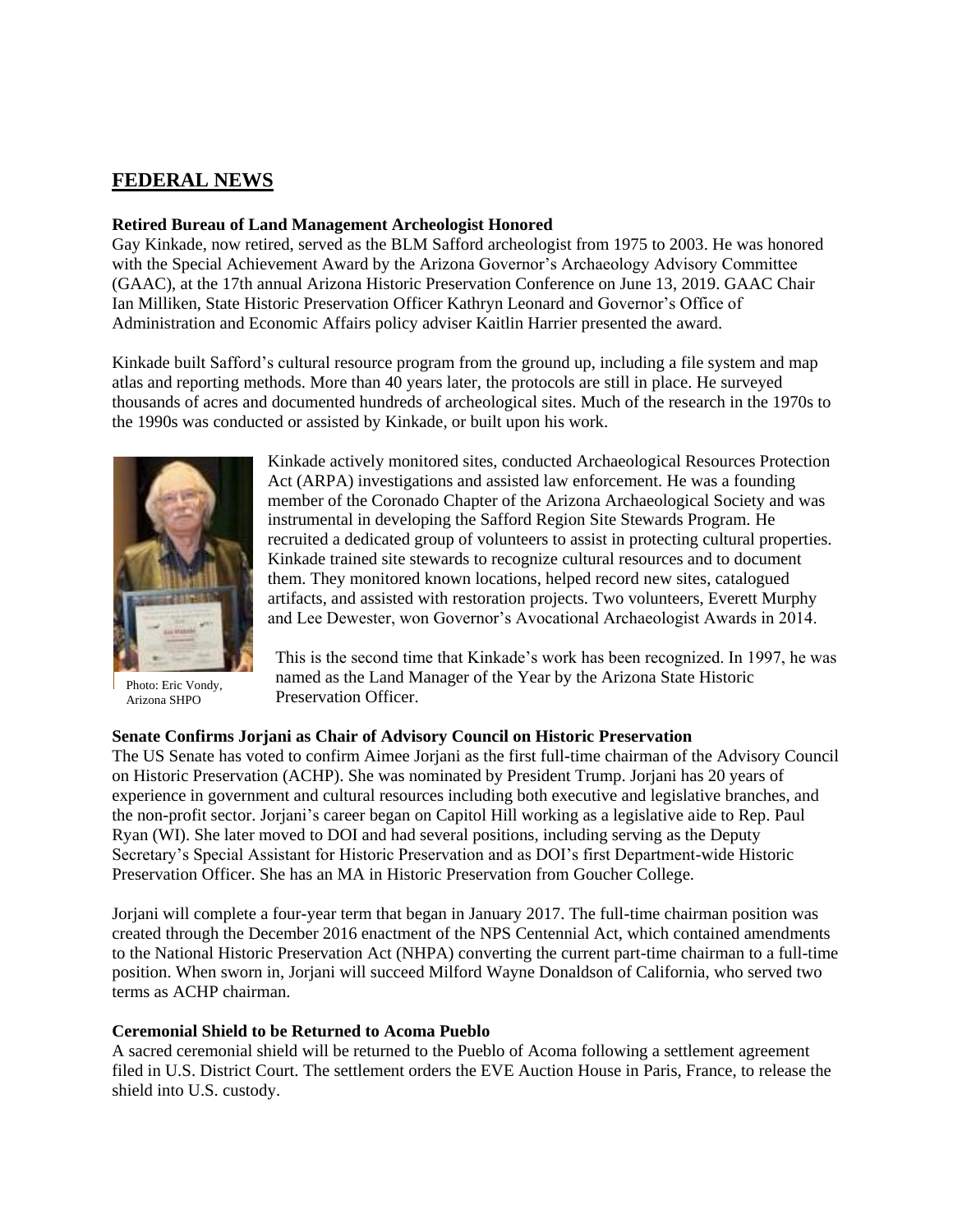The FBI learned in May 2016 that the Paris auction house planned to sell the ceremonial shield later that month. A U.S. District Court complaint filed in July 2016 argued that the shield should be returned to the pueblo, because it had been stolen in violation of the Archaeological Resources Protection Act. Tribal leaders showed pictures of the shield to C.S., an enrolled member of the Pueblo of Acoma. Her grandfather, B.P.S., was the shield caretaker as the traditional kiva leader with the Pueblo. C.S. told FBI and BIA agents that the shield, which was more than 100 years old, had been stolen from her home in the 1970s. Members of the Pueblo of Acoma Historic Preservation Advisory also looked at the pictures and concluded that the shield was an authentic Acoma ceremonial item that had been "removed without authorization."

Jerold Collings of Mule Creek provided the shield to the EVE Auction House. He said he had inherited it from his mother after her death in 1984. Collings worked with the Pueblo to authorize the auction house to return the shield. The EVE Auction House has long been accused of knowingly selling cultural items that were stolen from various tribes in the American Southwest.

In December 2018, another ceremonial shield was returned to the Acoma Pueblo after the Bureau of Indian Affairs recovered it from a Montana art gallery.

*From story by Theresa Davis, Albuquerque Journal*

#### **Bureau of Ocean Energy Management Investigates Shipwrecks**

Bureau of Ocean Energy Management (BOEM) and the University of Southern Mississippi (USM) staff successfully completed investigations of two 19<sup>th</sup> century shipwrecks in the Gulf of Mexico June 24-July 3, 2019. The team included eight scientists from USM and the U.S. Naval Research Laboratory, two archeologists from BOEM, four remotely operated vehicle (ROV) crew members, an outreach specialist from USM's Marine Education Center and a middle-school teacher from the NOAA Teacher at Sea program.

One shipwreck, at 5,700 feet below sea level, is one of the deepest found in the Gulf of Mexico to date. Lead SMU scientist Leila Hamdan said "We don't know what [the ships] were doing. They might've been fishing vessels, might've been cargo vessels, but it's very clear that both of them were sailing ships." These discoveries "will give all of us a better understanding of the cultural and economic past."



**The Federal Archeologists Bookshelf: Encountering Hopewell in the Twenty-first Century, Ohio and Beyond. Volume One: Monuments and Ceremony** Edited by Brian G. Redmond, Bret J. Ruby, and Jarrod Burks

The archeology of the ancient American Indian Hopewell earthwork-builders of the Ohio Valley has intrigued scientists and the public alike for more than 200 years. Since the dawn of the twenty-first century, professional inquiry into the Hopewell phenomenon has accelerated. Contemporary researchers are approaching old questions with new methods and interpretive perspectives, state-of-the-art survey technologies, and novel analytical techniques. As a result, our understanding of the Hopewell world has significantly deepened. A two-volume set will present some of the most current research on Hopewell archaeology within the Ohio Valley and beyond.

Volume One explores the monuments and ceremonies that stood at the heart of American Indian life during the Hopewell episode. Cutting-edge remote sensing studies and modern excavations add new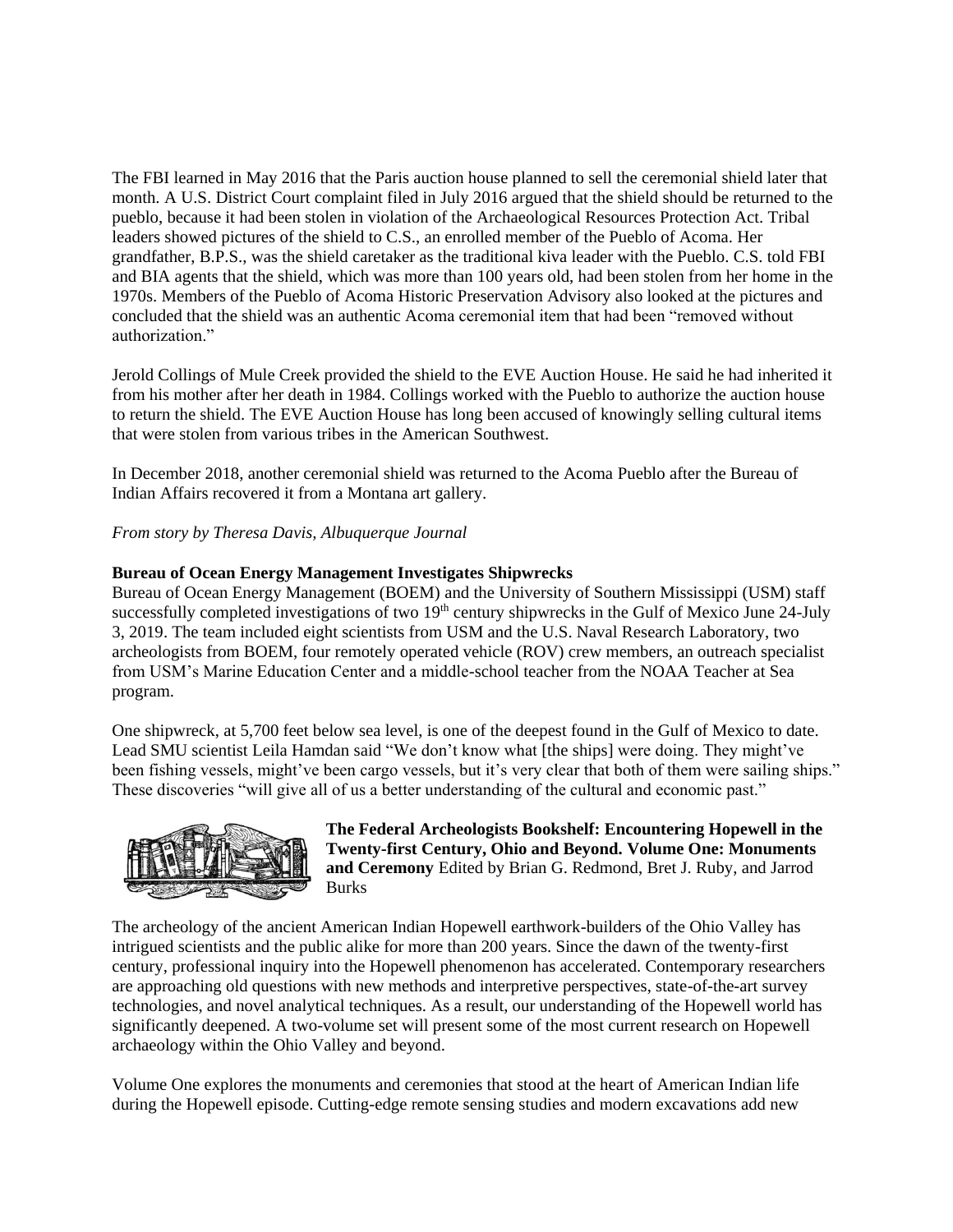dimensions to our understanding of the richness and complexity of Hopewell ceremonial landscapes. Novel investigations of earthwork form, design, and orientation attest to the remarkable sophistication of Hopewell geometry and astronomy. Cross-cultural comparisons and contextual analyses help us understand how Hopewell peoples' concepts of the soul may have motivated their ceremonial practices and structured their social relations. Studies of form, materials, and iconography shed light on the meanings and histories expressed in Hopewell art and craft.

The volume is available from the [University of Akron Press.](https://blogs.uakron.edu/uapress/product/encountering-hopewell-in-the-twenty-first-century-ohio-and-beyond-vol-1/) Use code UAP30 to celebrate the Press' 30th anniversary and get 30% off.

# **GRANTS AND TRAINING**

#### **Yellowstone National Park Offers ARPA for Cultural Resource Professionals**

Yellowstone NP is offering *ARPA for Cultural Resource Professionals* at the park on October 7-11, 2019. The course provides opportunities for cultural resource professionals (CRP) to hone skills in incident identification, investigation, documentation, rules of evidence, and testifying in court to carry out provisions of the Archaeological Resources Protection Act (ARPA). Federal CRPs also work with private sector collections to build relationships of mutual trust that support stewardship goals and basic archeological knowledge.

This dynamic and interactive class is taught by experienced CRP and Law Enforcement instructors. You will learn about the nexus between ARPA and related laws, including NAGPRA, NHPA, and SURPA. While primarily used for cases involving the unlawful excavation of prehistoric and historic archeological sites, ARPA can be effectively applied to other types of incidents such as vandalism, arson, museum theft, and failure to comply with Section 106 of the NHPA.

By the end of the course, you will be able to:

- Articulate ARPA to lay and professional audiences
- Articulate and utilize the three costs and values used to provide monetary values to resources and damages to archeological resources
- Understand the steps required to produce a Resource Damage Assessment.
- Testify in court in support of the prosecution.

**Contact:** Cari Kreshak, [cari\\_kreshak@nps.gov.](mailto:cari_kreshak@nps.gov)

#### **Luce Indigenous Knowledge Fellowship**

First Nations Development Institute, in partnership with The Henry Luce Foundation, offers the Luce Indigenous Knowledge Fellowship. Ten fellowships of \$50,000 each are offered to outstanding Native Americans engaged in meaningful work that benefits Indigenous people and communities in either reservation and/or urban settings. These fellowships support the work of Native knowledge holders and knowledge makers as they significantly advance their work and spark transformative change in their communities.

The fellowship is a 12-month, self-directed enrichment program to support the growth, development, knowledge and networks of Native leaders. This unique and exciting new fellowship supports individuals from diverse fields and engaged in different modes of expression. The fellowship is open to both emerging and experienced leaders from fields including, but not limited to, agriculture, food systems,